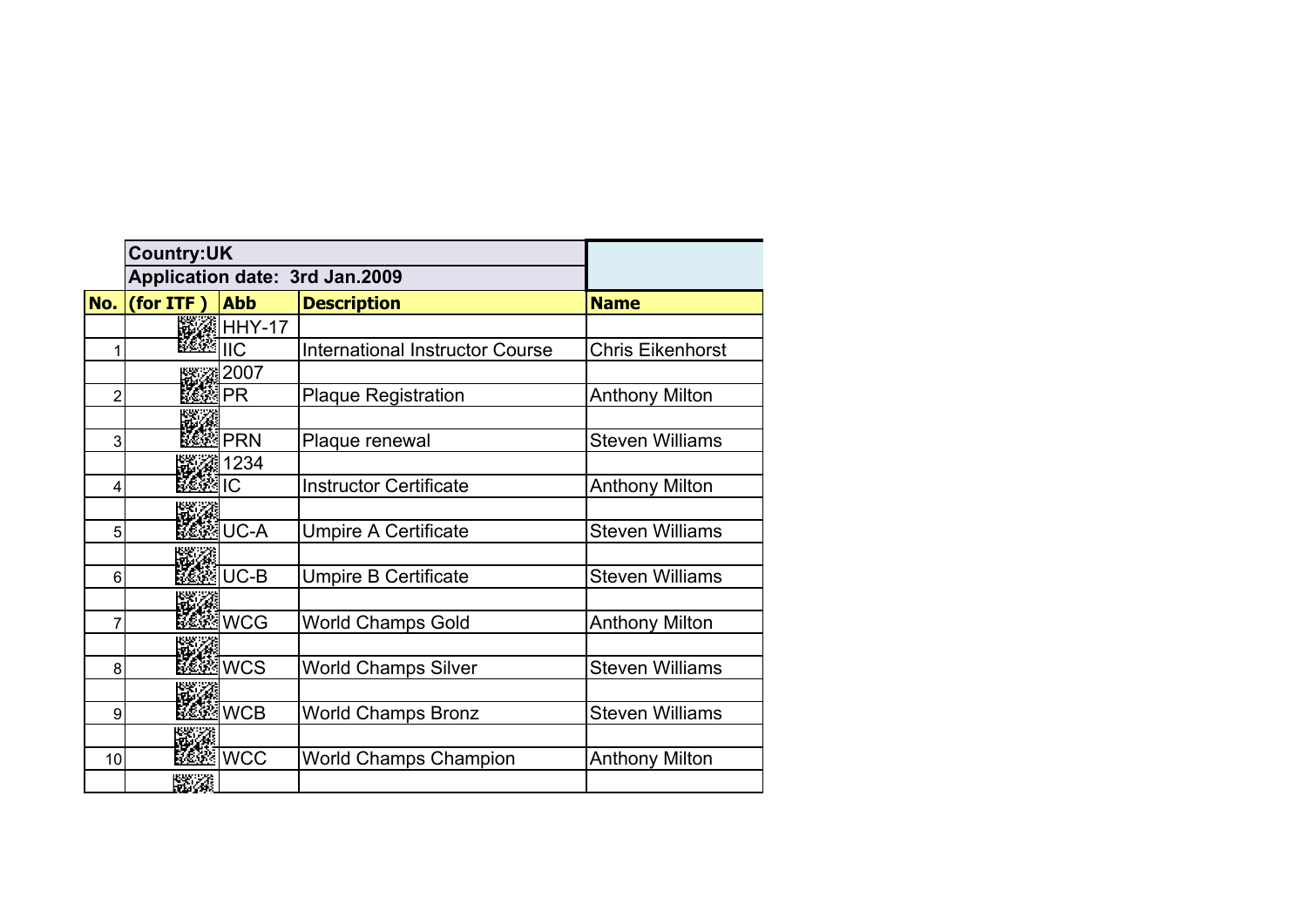|    | CCG        | <b>Continental Champs Gold</b>     | <b>Steven Williams</b> |
|----|------------|------------------------------------|------------------------|
|    |            |                                    |                        |
| 12 | CCB        | <b>Continental Champs Bronz</b>    | <b>Steven Williams</b> |
|    |            |                                    |                        |
| 13 | CCC        | <b>Continental Champs Champion</b> | <b>Anthony Milton</b>  |
|    |            |                                    |                        |
| 14 | 1DC        | 1Dan Certificate                   | <b>Steven Williams</b> |
|    |            |                                    |                        |
| 15 | 2DC        | 2Dan Certificate                   | <b>Steven Williams</b> |
|    |            |                                    |                        |
| 16 | CTI        | <b>Contribution to ITF</b>         | <b>Anthony Milton</b>  |
|    |            |                                    |                        |
| 17 | <b>IQP</b> | <b>ITF Qualification/Position</b>  | <b>Steven Williams</b> |
|    |            |                                    |                        |
| 18 | SS         | <b>Social Services</b>             | <b>Steven Williams</b> |

 $\rightarrow$ Keep an extra spare These barcodes to be

**Applicant name:**

**Applicant Email address:**

**Regulatory note:**

**1.Only ITF NGB or ITF Masters are allowed to apply f**

**2. This application can be sent at the same time of ap-**

**3. Incorrectly filled application due to not following t**

**4. ITF endorsement barcode will be sent via Email in**

**5.At the request of ITF HQs, the booklet holder may b**

**6. Only upon receiving relevant ITF endorsement bar**

**Technical note:**

**1. Listing:all the above contents must be filled in exa**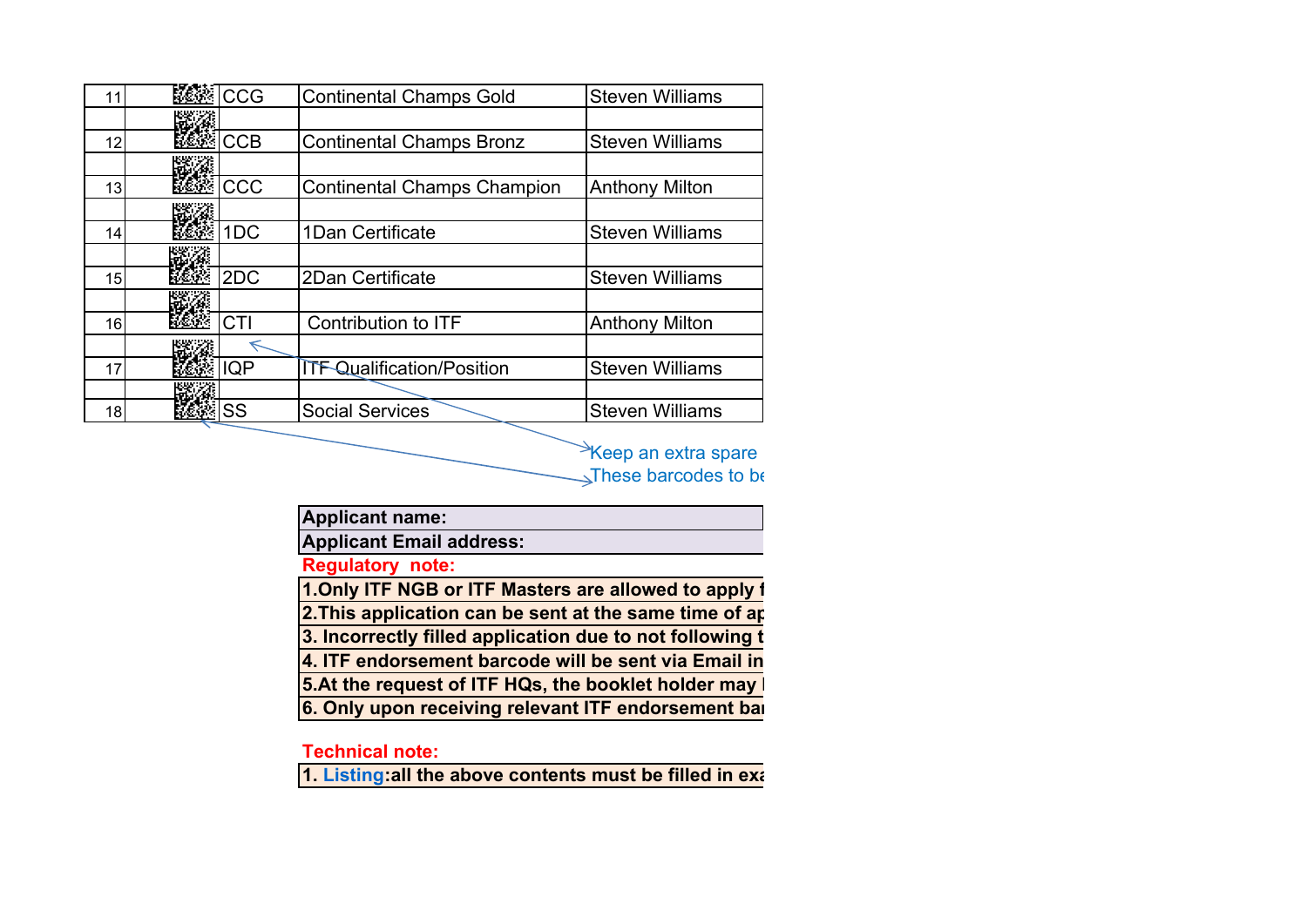**2. Form : This application is only accepted by using 3. Sending barcode: All these barcodes to be sent to 4.Sticking barcode on booklet: After receiving these 5.Seminar barcode: Only fill in and provide seminar 6.Course cert, Dan Cert, Plaque renewal:no contain a**

**This form might be subject to further modification**

 $\odot$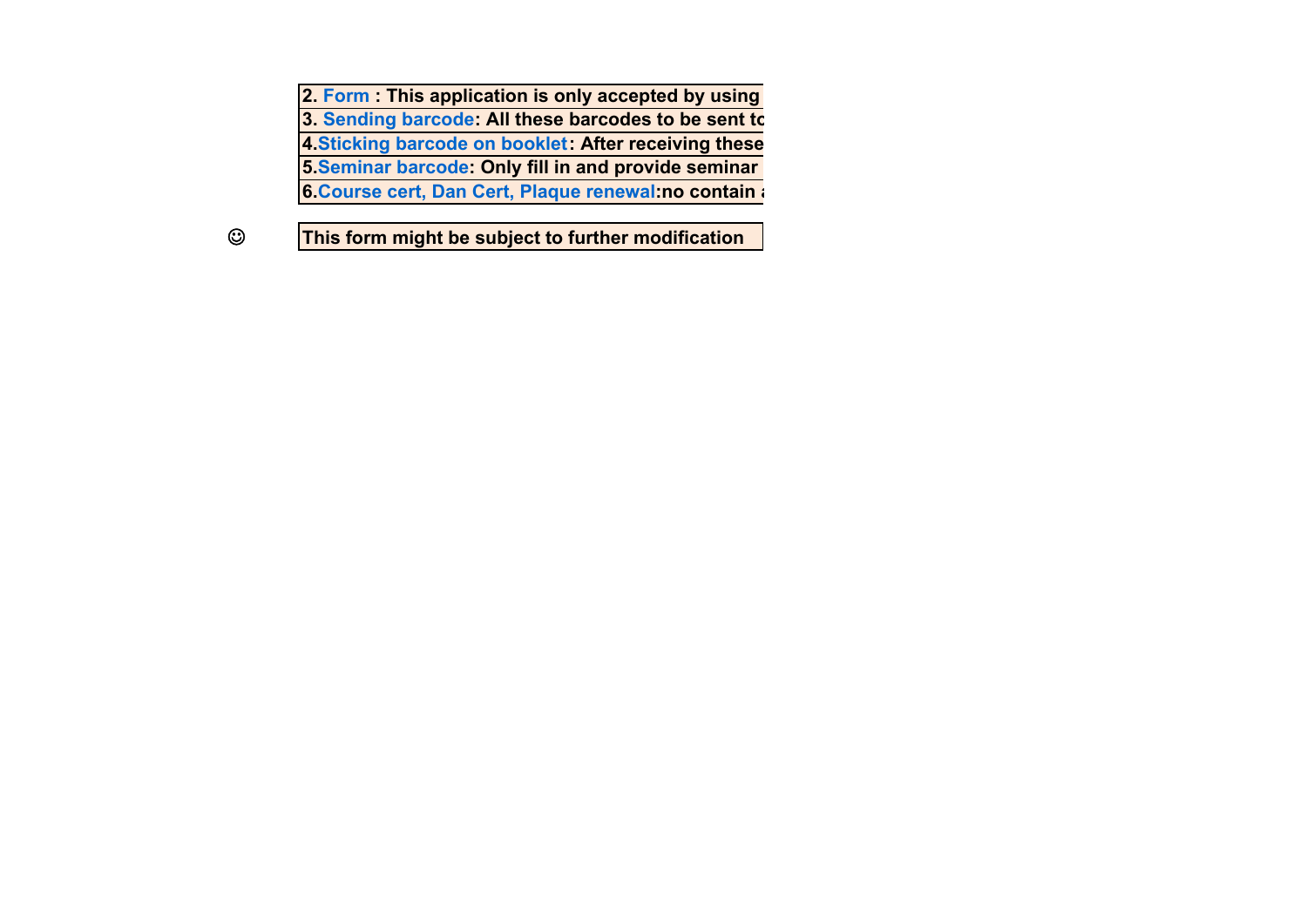## International Taekwon-Do Federation I.T.F.



## 맹 見 王 연 킈  $\mathcal{F}$ Draugasse 3, 1210 Vienna, AUSTRIA Tel.  $(+43-1)$  2928467 Fax  $(+43-1)$  292846789 **E-Mail:** secretary-gen@itfhq.org director-af@itfhq.org Website: www.itf-tkd.org



## ITF barcode endorsement data application

| <b>Contents to be contained in barcode</b>                                               | <b>ITF booklet No.</b> | <b>Dan No.</b> |
|------------------------------------------------------------------------------------------|------------------------|----------------|
|                                                                                          |                        |                |
| participant in the ITS conducted by GM Hwang Ho Yong in Netherlands on 1st-2nd Jun. 2012 | H-19611111             | $H - 7 - 2$    |
|                                                                                          |                        |                |
| Anthony Milton, Plaque-5321, 2007                                                        | GB-19651203            | GB-5-24        |
|                                                                                          |                        |                |
| Plaque No. 8803, renewed for 2008                                                        | GB-19670905            | GB-4-34        |
|                                                                                          |                        |                |
| Anthony Milton, IC-1234                                                                  | GB-19651203            | GB-5-24        |
|                                                                                          |                        |                |
| Stevern Williams, UC-A-1500                                                              | GB-19670905            | GB-4-34        |
|                                                                                          |                        |                |
| Stevern Williams, UC-B-680                                                               | GB-19670905            | GB-4-34        |
| Anthony Milton, 1st place in team sparing, 7th Junior & 2nd Veteran WC in Bulgaria, 2006 | GB-19651203            | GB-5-24        |
|                                                                                          |                        |                |
| Stevern Williams, 2nd place in individual pattern, 16th TWC in Russia, 2009              | GB-19670905            | GB-4-34        |
|                                                                                          |                        |                |
| Stevern Williams, 3rd place in team power, 8th J & 3rd V WC in Uzbekistan, 2008          | GB-19670905            | GB-4-34        |
|                                                                                          |                        |                |
| Anthony Milton, Overal Champion, Czech, 2005                                             | GB-19651203            | GB-5-24        |
|                                                                                          |                        |                |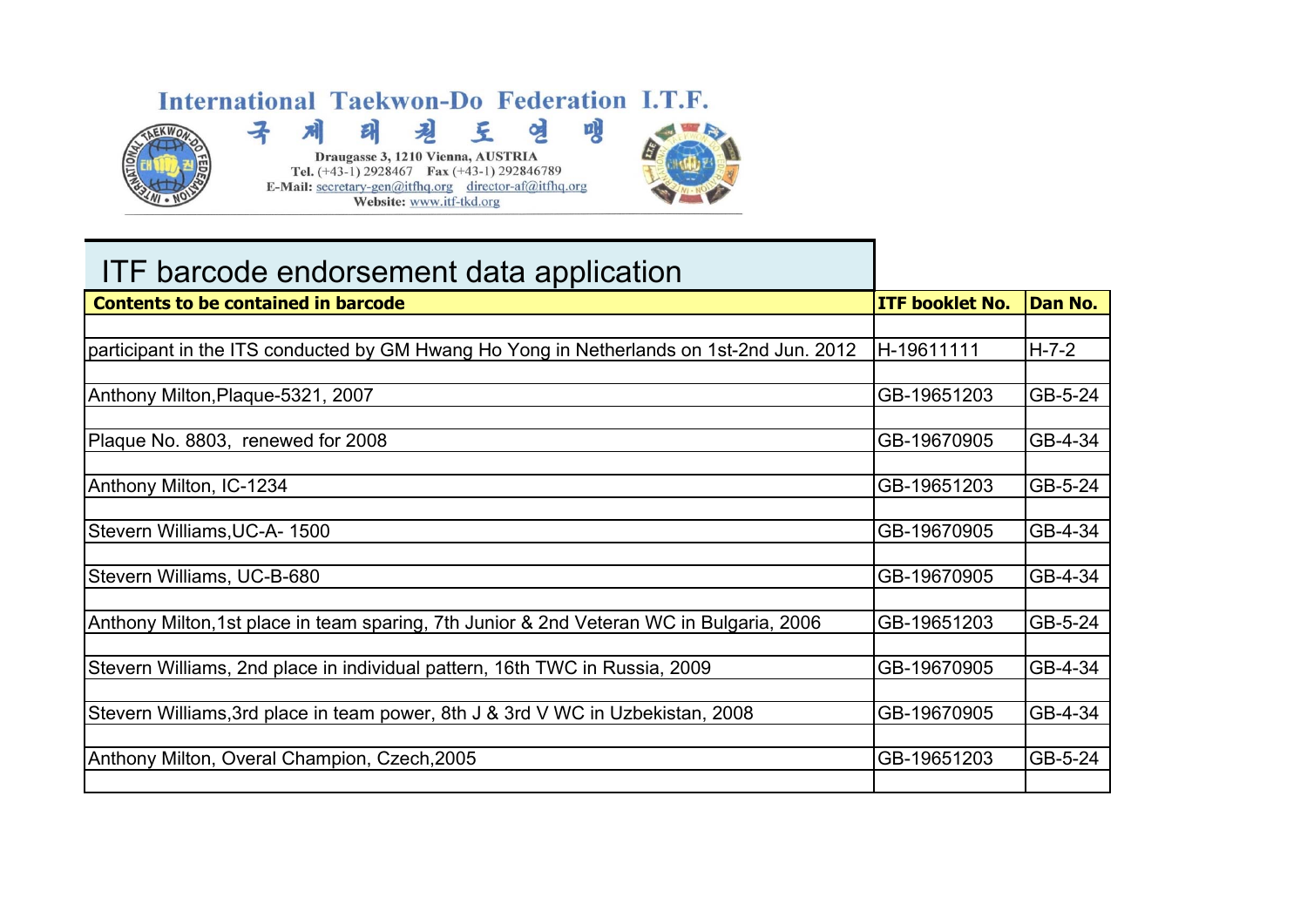| Stevern Williams, 1st place in individual special technique, Slovenia, 2009 | GB-19670905 | GB-4-34 |
|-----------------------------------------------------------------------------|-------------|---------|
|                                                                             |             |         |
| Stevern Williams, 3rd place in self defence routine, Croatia, 2008          | GB-19670905 | GB-4-34 |
|                                                                             |             |         |
| Anthony Milton, Overal Champion, Czech, 2005                                | GB-19651203 | GB-5-24 |
|                                                                             |             |         |
| 1 Dan, 2008                                                                 | GB-19670905 | GB-4-34 |
|                                                                             |             |         |
| 2 Dan, 2010                                                                 | GB-19670905 | GB-4-34 |
|                                                                             |             |         |
| Anthony Milton, ITF Order, 2008                                             | GB-19651203 | GB-5-24 |
|                                                                             |             |         |
| Steven Williams, ITF EB member, 2007-2011                                   | GB-19670905 | GB-4-34 |
|                                                                             |             |         |
| Steven Williams, Blood donation, 2008, UK                                   | GB-19670905 | GB-4-34 |

row for each row item for barcode insertion space as shown above.

e sent from ITF HQs after checking and recording of this application data sent from applicant.

**for these ITF membership booklets for their members or their students.**

**pplying for these booklets or later after having received the booklets**

**the requested format will result in an indefinite delay or refusal of barcode issuance.**

 **Excel format to NGB after ITF HQs has verified the data application.**

**be required to send copy of all pages of the booklet for holder's promotion.**

**rcode, contents are then valid to be written by NGB on relevant line in the booklet.**

**actly the same format as shown in the above examples**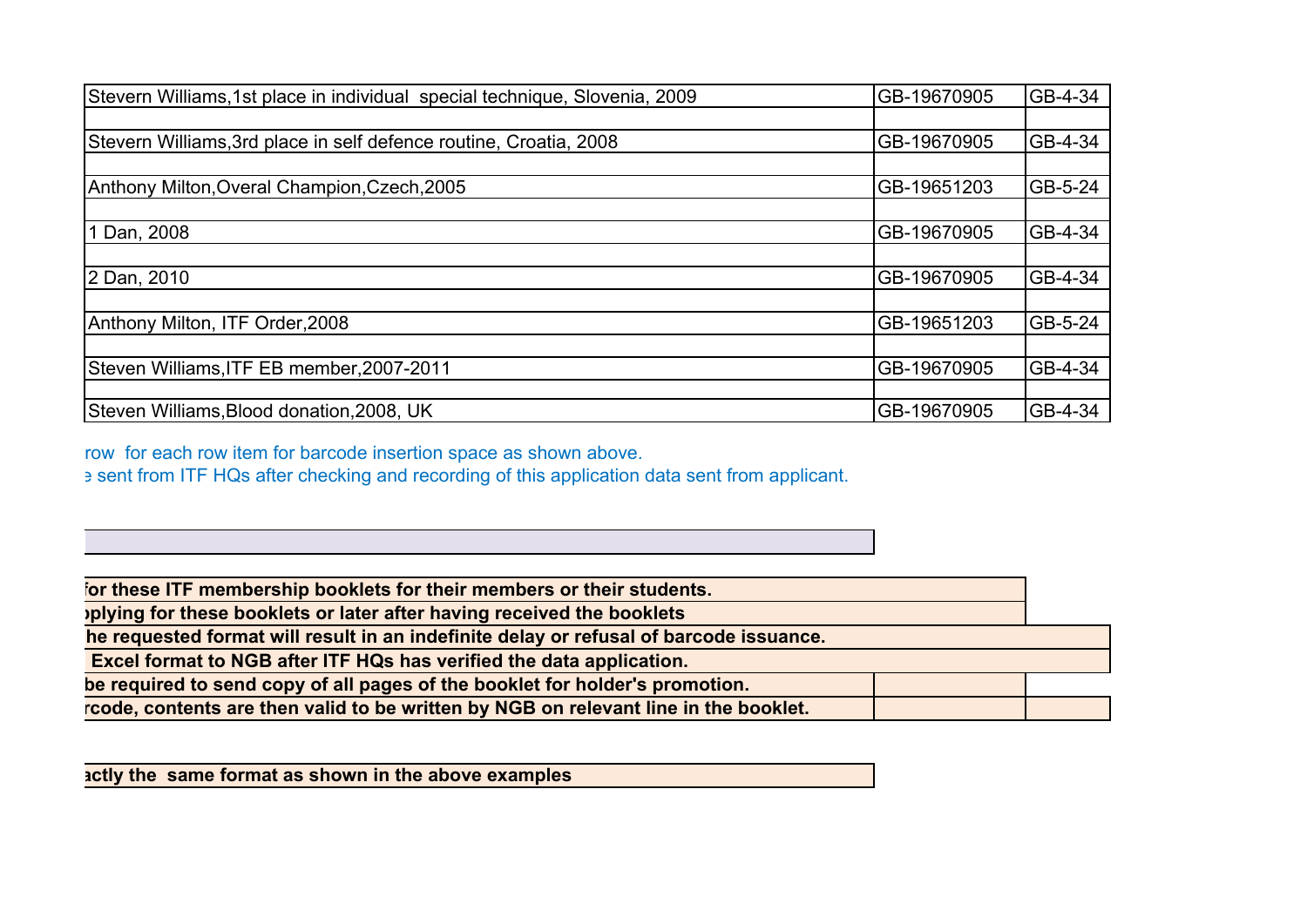**this form. Please delete the sample data before completing the form correctly**

**o NGB from ITF HQs through Email in the same this Exel form in keeping the same content filled out by NGB.**

**e barcodes,these should be printed on high quality white color sticker paper before cutting and sticking each barcod e**

**certificate number of the seminar held since 2003.**

**applicant name inside barcode as creation of these barcode takes so much time with so many different barcodes.**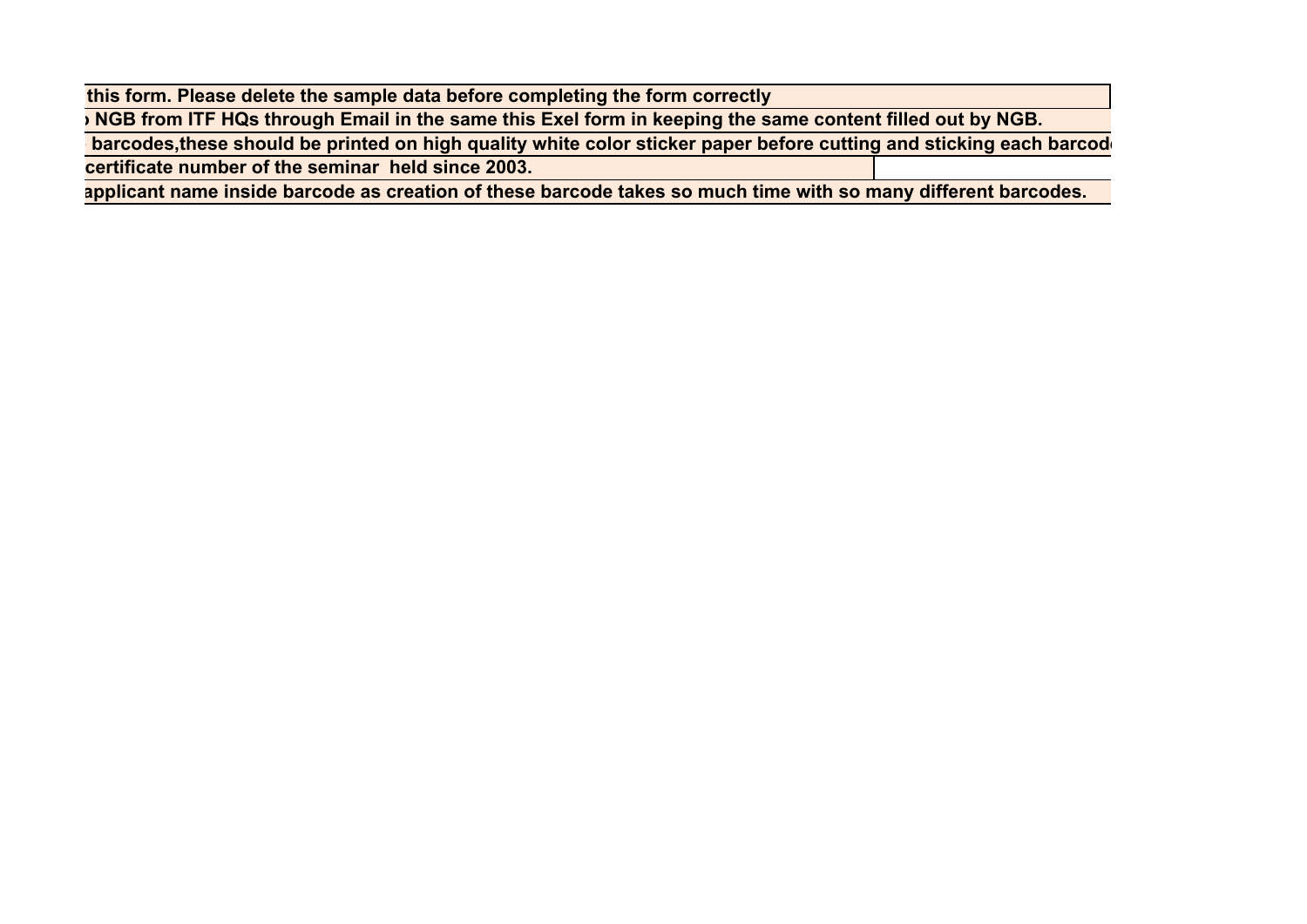| <b>Remarks from applicant</b>    |  |
|----------------------------------|--|
|                                  |  |
|                                  |  |
|                                  |  |
|                                  |  |
|                                  |  |
|                                  |  |
|                                  |  |
| To verify instructor cert number |  |
|                                  |  |
|                                  |  |
|                                  |  |
|                                  |  |
|                                  |  |
|                                  |  |
|                                  |  |
|                                  |  |
|                                  |  |
|                                  |  |
|                                  |  |
|                                  |  |
|                                  |  |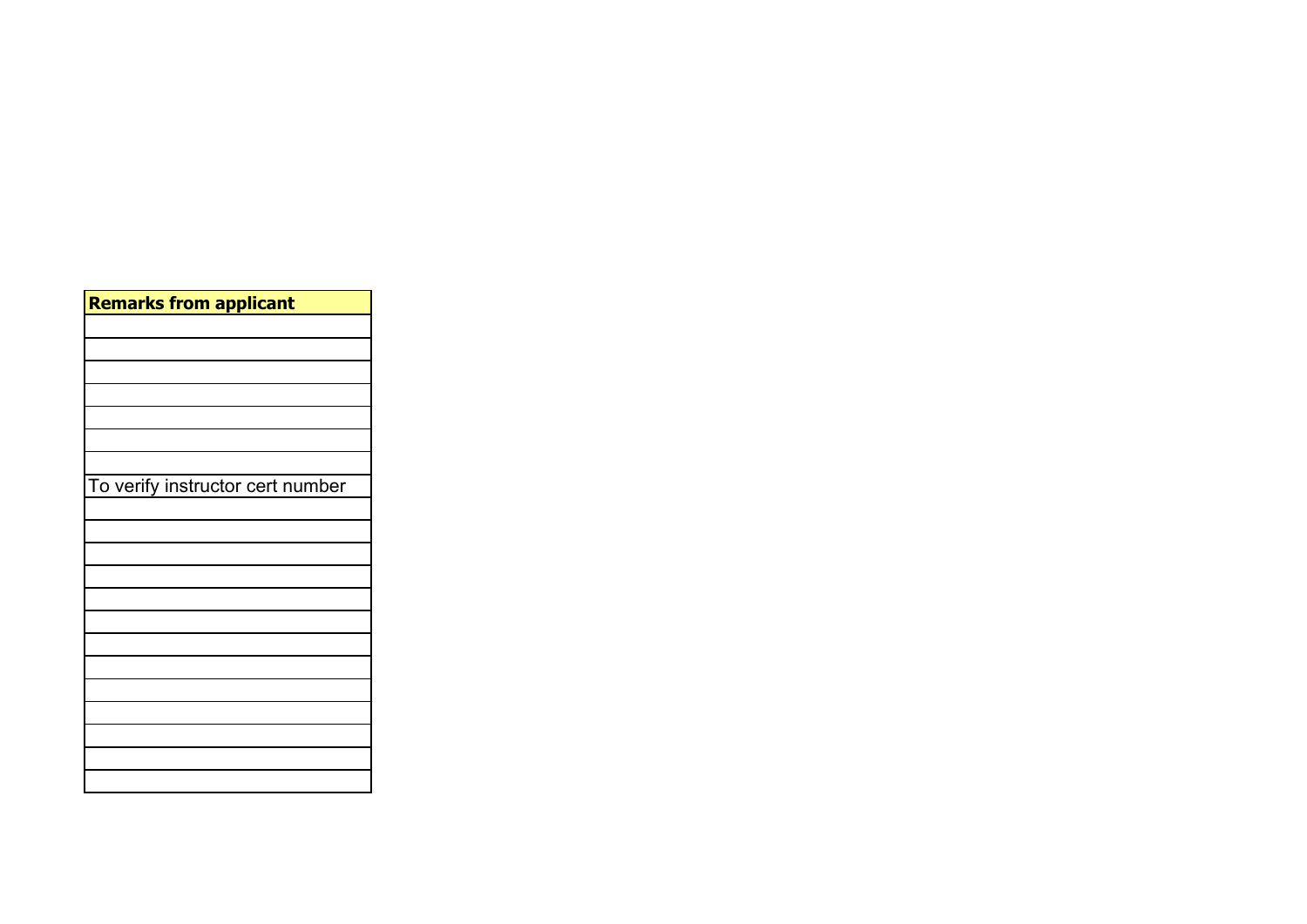| On the Day of 100th City Anniversary |
|--------------------------------------|